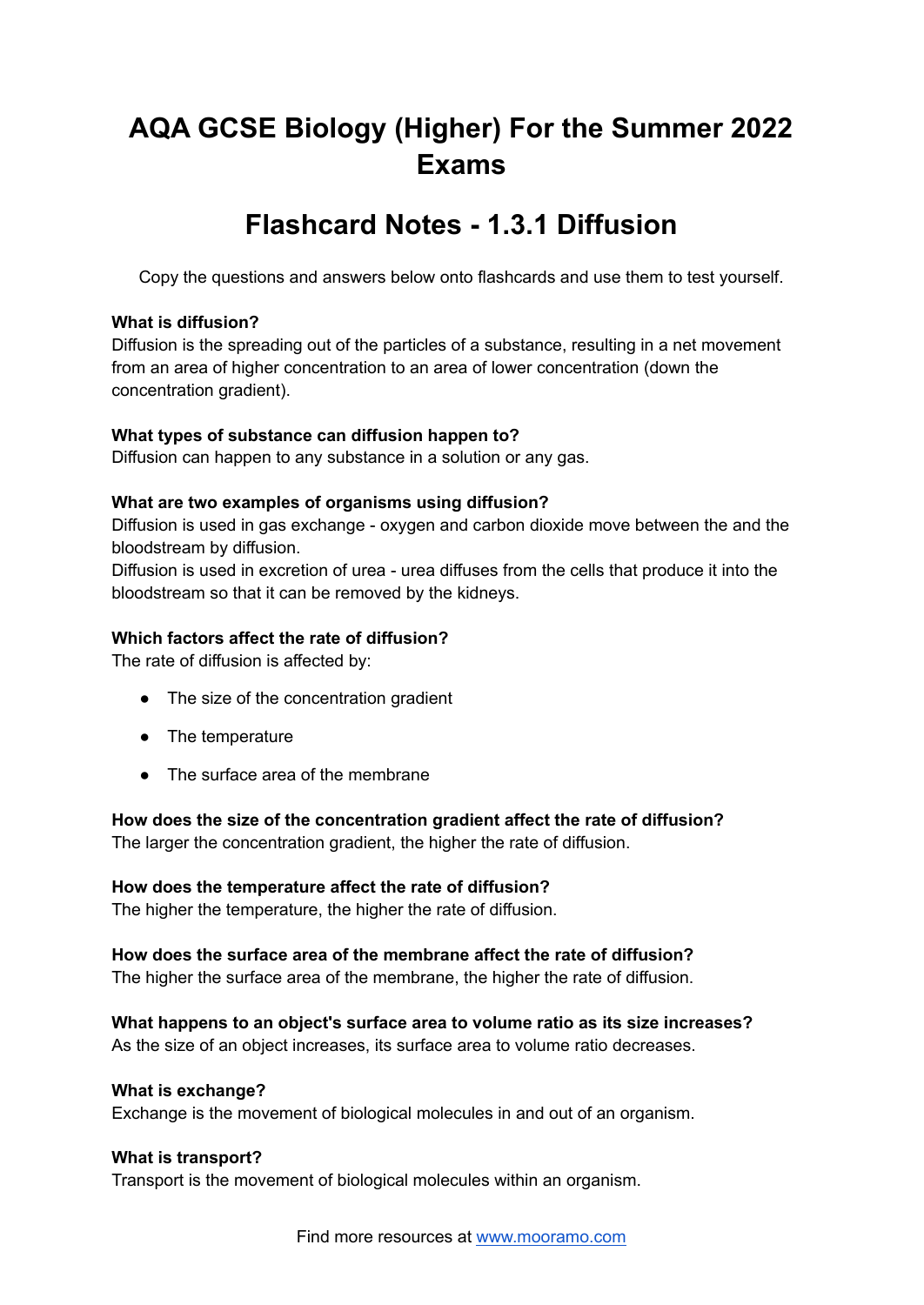# **Which three processes can be used to move substances over short distances?**

Diffusion, osmosis and active transport can be used to move substances over short distances.

#### **What are exchange surfaces?**

Exchange surfaces are specialised structures which multicellular organisms use to carry out exchange. They are folded to give a very high surface area, allowing a high rate of exchange. Examples include lungs, gills, intestines, roots and leaves.

#### **What are transport systems?**

Transport systems are specialised systems used by multicellular organisms to move substances over long distances. Examples include the xylem and phloem in plants and the circulatory system in animals.

#### **How does surface area to volume ratio affect exchange?**

A high surface area to volume ratio is needed for an organism to be able to meet its exchange needs. This is because the rate of exchange needed depends on the volume, whereas the rate of exchange that is possible depends on the surface area.

#### **Why do unicellular organisms not need specialised exchange surfaces?**

Unicellular organisms do not need specialised exchange surfaces because they are very small, meaning that they have high surface area to volume ratios even without specialised exchange surfaces.

#### **Why do multicellular organisms need specialised exchange surfaces?**

Multicellular organisms need specialised exchange surfaces because they are large, meaning that without specialised exchange surfaces they would have low surface area to volume ratios.

#### **What are the features of effective exchange surfaces?**

The features of effective exchange surfaces are:

- A large surface area
- A thin membrane (to provide a short diffusion path)
- An efficient blood supply (in animals)
- Being ventilated (in lungs in animals).

#### **Why do multicellular organisms need transport systems?**

Multicellular organisms need transport systems because they need to move substances over large distances. Diffusion, osmosis and active transport are too slow to work effectively over these distances.

#### **What are the main transport systems in animals and plants?**

The main transport system in animals is the circulatory system. The main transport systems in plants are the xylem and the phloem.